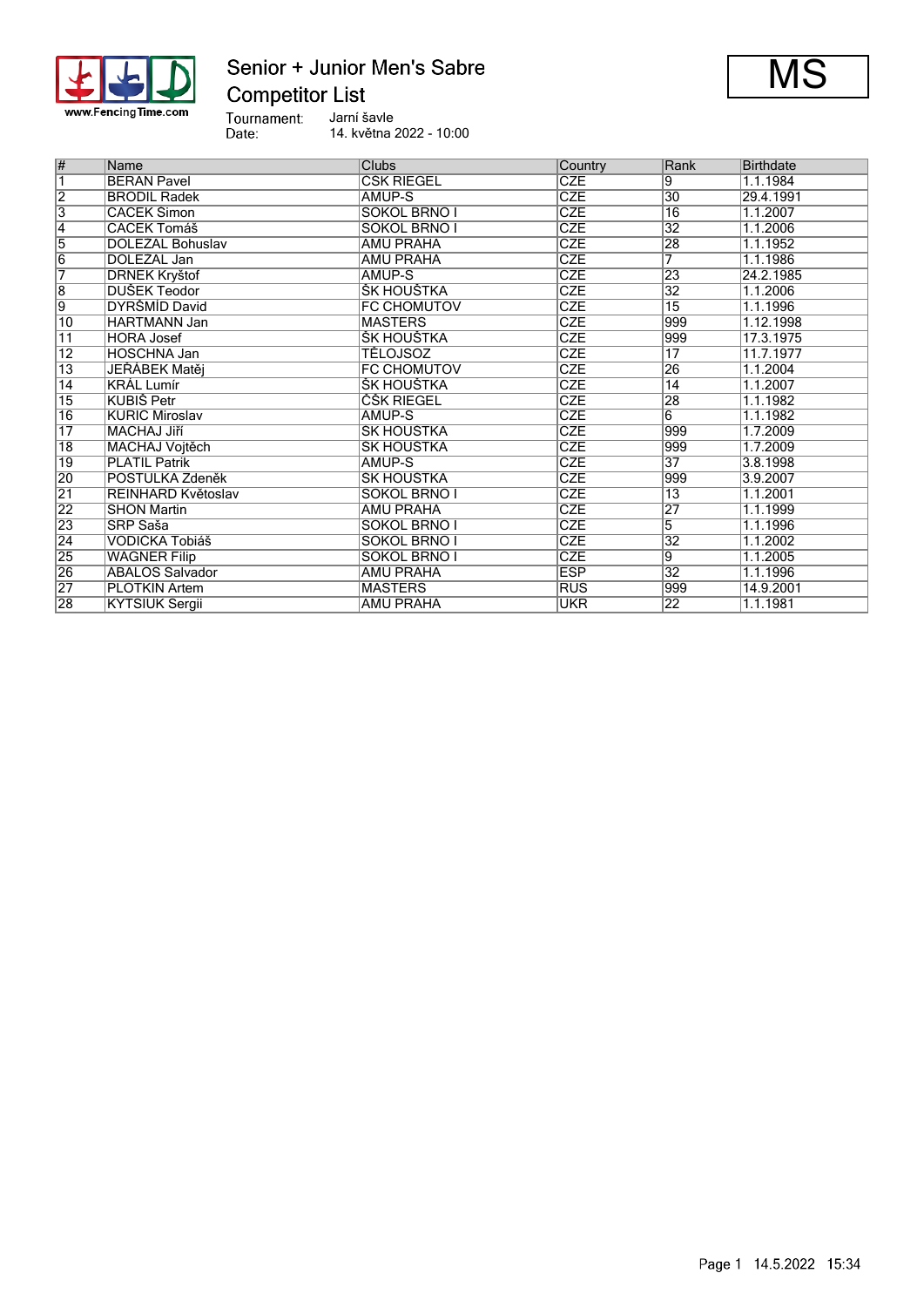

## Senior + Junior Men's Sabre Seeding for Round #1 - Poule



Tournament:<br>Date:<br>FIE Document: Jarní šavle 14. května 2022 - 10:00 FE\_FIE\_0001.2

| Seed            | Name                   | Club                | Country    | Rank            | <b>Notes</b> |
|-----------------|------------------------|---------------------|------------|-----------------|--------------|
|                 | <b>SHON Martin</b>     | <b>AMU PRAHA</b>    | <b>CZE</b> | 27              |              |
| $\overline{2}$  | SRP Saša               | SOKOL BRNO I        | <b>CZE</b> | 5               |              |
| $\overline{3}$  | <b>WÁGNER Filip</b>    | SOKOL BRNO I        | <b>CZE</b> | $\overline{9}$  |              |
| $\overline{4}$  | <b>KRÁL Lumír</b>      | ŠK HOUŠTKA          | <b>CZE</b> | $\overline{14}$ |              |
| $\overline{5}$  | DYRŠMÍD David          | FC CHOMUTOV         | CZE        | $\overline{15}$ |              |
| $\overline{6}$  | DUŠEK Teodor           | ŠK HOUŠTKA          | <b>CZE</b> | 32              |              |
| 7               | JEŘÁBEK Matěj          | FC CHOMUTOV         | <b>CZE</b> | $\overline{26}$ |              |
| $\overline{8}$  | <b>ABALOS Salvador</b> | <b>AMU PRAHA</b>    | <b>ESP</b> | $\overline{32}$ |              |
| $\overline{9}$  | <b>KUBIŠ Petr</b>      | ČŠK RIEGEL          | <b>CZE</b> | 28              |              |
| $\overline{10}$ | <b>KYTSIUK Sergii</b>  | <b>AMU PRAHA</b>    | <b>UKR</b> | 22              |              |
| $\overline{11}$ | <b>CACEK Tomáš</b>     | <b>SOKOL BRNO I</b> | <b>CZE</b> | $\overline{32}$ |              |
| $\overline{12}$ | <b>CACEK Šimon</b>     | SOKOL BRNO I        | <b>CZE</b> | $\overline{16}$ |              |
| $\overline{13}$ | <b>PLATIL Patrik</b>   | AMUP-S              | <b>CZE</b> | $\overline{37}$ |              |
| $\overline{14}$ | <b>MACHAJ Vojtěch</b>  | ŠK HOUŠTKA          | <b>CZE</b> | 999             |              |
| $\overline{15}$ | <b>MACHAJ Jiří</b>     | ŠK HOUŠTKA          | <b>CZE</b> | 999             |              |
| 16              | <b>HOSCHNA Jan</b>     | <b>TÉLOJSOZ</b>     | <b>CZE</b> | $\overline{17}$ |              |
| $\overline{17}$ | <b>HORA Josef</b>      | ŠK HOUŠTKA          | <b>CZE</b> | 999             |              |
| $\overline{18}$ | <b>HARTMANN Jan</b>    | <b>MASTERS</b>      | <b>CZE</b> | 999             |              |
| 19              | <b>DRNEK Kryštof</b>   | AMUP-S              | <b>CZE</b> | 23              |              |
| 20              | POSTULKA Zdeněk        | ŠK HOUŠTKA          | <b>CZE</b> | 999             |              |
| $\overline{21}$ | <b>PLOTKIN Artem</b>   | <b>MASTERS</b>      | <b>RUS</b> | 999             |              |
| $\overline{22}$ | VODIČKA Tobiáš         | SOKOL BRNO I        | <b>CZE</b> | 32              |              |
| 23              | <b>BERAN Pavel</b>     | ČŠK RIEGEL          | <b>CZE</b> | $\overline{9}$  |              |
| $\overline{24}$ | REINHARD Květoslav     | SOKOL BRNO I        | <b>CZE</b> | $\overline{13}$ |              |
| 25              | DOLEŽAL Bohuslav       | <b>AMU PRAHA</b>    | <b>CZE</b> | 28              |              |
| 26              | DOLEŽAL Jan            | <b>AMU PRAHA</b>    | <b>CZE</b> | 7               |              |
| $\overline{27}$ | <b>BRODIL Radek</b>    | AMUP-S              | <b>CZE</b> | 30              |              |
| 28              | <b>KURIC Miroslav</b>  | AMUP-S              | <b>CZE</b> | 6               |              |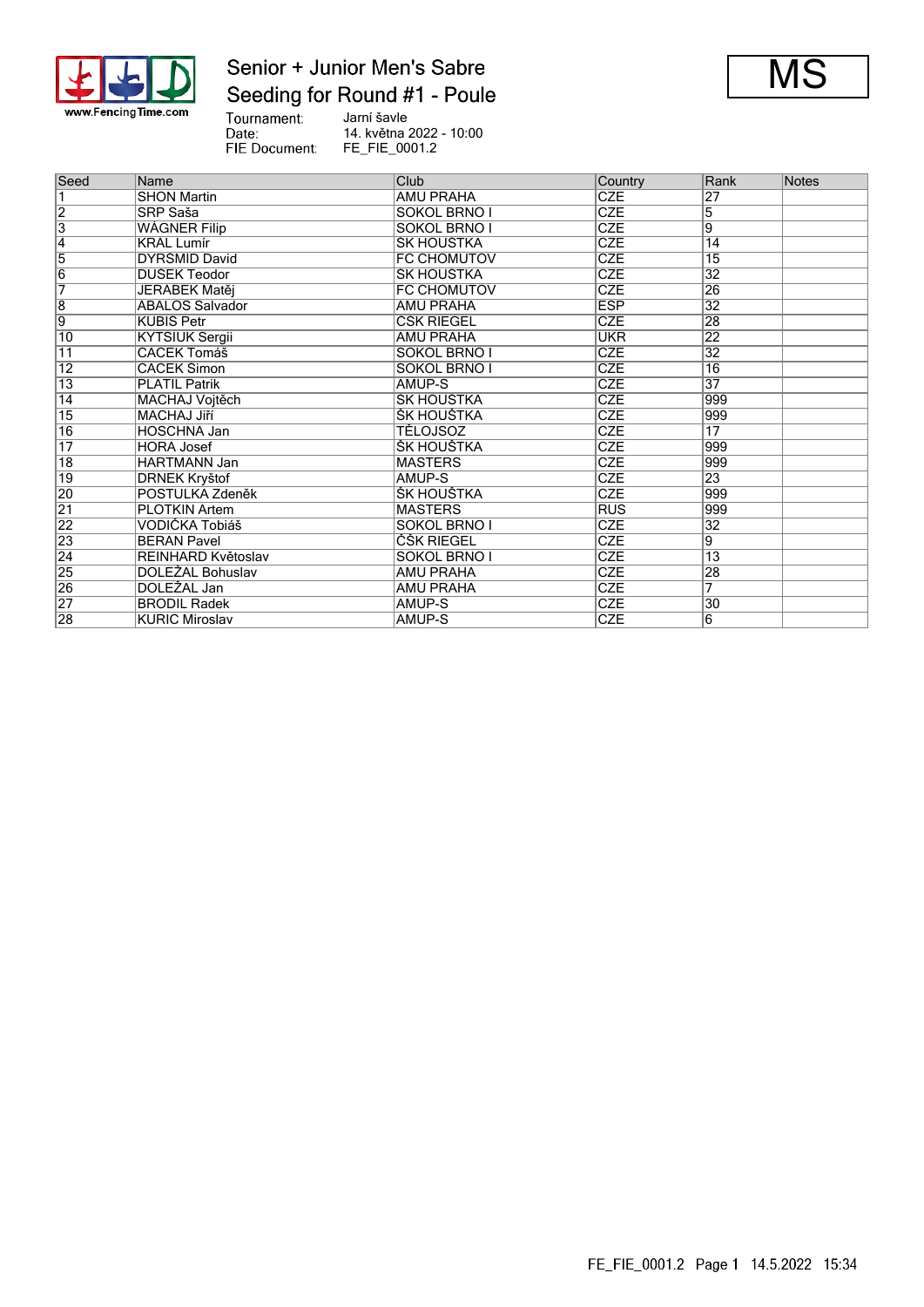

## Senior + Junior Men's Sabre **Round #1 Poule Results**



Tournament: Jarní šavle Date: 14. května 2022 - 10:00 FIE Document: FE\_FIE\_0007

|                     | Piste 1                | Referee(s):                  |               |                |    |                |                |                |                |                |                |      |    |               |       |
|---------------------|------------------------|------------------------------|---------------|----------------|----|----------------|----------------|----------------|----------------|----------------|----------------|------|----|---------------|-------|
|                     | 10:00                  | HOSCHNA Jan (TĚLOJSOZ / CZE) |               |                |    |                |                |                |                |                |                |      |    |               |       |
| Name                |                        | Affiliation                  | #             |                | 2  | 3              | 4              | 5              | 6              | 7              | V              |      |    | V/M HS HR Ind |       |
|                     | <b>ABALOS Salvador</b> | AMU PRAHA / ESP              | 1             |                | V5 | V5             | V5             | V5             | D4             | D4             | 4              | 0,67 | 28 | 19            | 9     |
| <b>HORA Josef</b>   |                        | ŠK HOUŠTKA / CZE             | $\mathcal{P}$ | D1             |    | D <sub>0</sub> | D1             | D1             | D <sub>0</sub> | D1             | 0              | 0,00 | 4  | 30            | $-26$ |
|                     | REINHARD Květoslav     | SOKOL BRNO I / CZE           | 3             | D4             | V5 |                | V5             | D4             | D <sub>4</sub> | V <sub>5</sub> | 3              | 0,50 | 27 | 18            | 9     |
| <b>SHON Martin</b>  |                        | AMU PRAHA / CZE              | $\mathbf{A}$  | D1             | V5 | D <sub>0</sub> |                | D <sub>0</sub> | D <sub>2</sub> | V <sub>5</sub> | $\overline{2}$ | 0,33 | 13 | 23            | $-10$ |
| <b>HOSCHNA Jan</b>  |                        | TĚLOJSOZ / CZE               | 5.            | D <sub>3</sub> | V5 | V5             | V5             |                | V <sub>5</sub> | V <sub>5</sub> | 5              | 0.83 | 28 | 15            | 13    |
| KUBIŠ Petr          |                        | ČŠK RIEGEL / CZE             | 6             | V <sub>5</sub> | V5 | V5             | V5             | D <sub>3</sub> |                | D <sub>0</sub> | 4              | 0,67 | 23 | 20            | 3     |
| <b>BRODIL Radek</b> |                        | AMUP-S / CZE                 | 7             | V5             | V5 | D <sub>3</sub> | D <sub>2</sub> | D <sub>2</sub> | V <sub>5</sub> |                | 3              | 0,50 | 22 | 20            | 2     |

|                       | Piste 2 | Referee(s):                        |                |                |                |                |                |                |                |                |                |      |    |               |       |
|-----------------------|---------|------------------------------------|----------------|----------------|----------------|----------------|----------------|----------------|----------------|----------------|----------------|------|----|---------------|-------|
|                       | 10:00   | RACEK Oldřich (SOKOL BRNO I / CZE) |                |                |                |                |                |                |                |                |                |      |    |               |       |
| Name                  |         | <b>Affiliation</b>                 | #              | 1              | 2              | 3              | 4              | 5              | 6              | 7              | V              |      |    | V/M HS HR Ind |       |
| VODIČKA Tobiáš        |         | SOKOL BRNO I / CZE                 | 1              |                | D <sub>3</sub> | D <sub>3</sub> | D1             | V5             | D <sub>3</sub> | V5             | $\overline{2}$ | 0.33 | 20 | 26            | $-6$  |
| <b>KYTSIUK Sergii</b> |         | AMU PRAHA / UKR                    | $\mathcal{P}$  | V <sub>5</sub> |                | D4             | D1             | D <sub>3</sub> | D4             | V <sub>5</sub> | $\overline{2}$ | 0,33 | 22 | 26            | $-4$  |
| JEŘÁBEK Matěj         |         | FC CHOMUTOV / CZE                  | 3              | V5             | V <sub>5</sub> |                | D <sub>1</sub> | V5             | D <sub>1</sub> | V <sub>5</sub> | 4              | 0,67 | 22 | 20            | 2     |
| SRP Saša              |         | SOKOL BRNO I / CZE                 | $\overline{A}$ | V5             | V5             | V5             |                | V5             | D <sub>3</sub> | V <sub>5</sub> | 5              | 0,83 | 28 | 11            | 17    |
| MACHAJ Jiří           |         | ŠK HOUŠTKA / CZE 5                 |                | D4             | V5             | D <sub>0</sub> | D <sub>2</sub> |                | D <sub>0</sub> | V <sub>5</sub> | $\overline{2}$ | 0,33 | 16 | 26            | $-10$ |
| <b>KURIC Miroslav</b> |         | AMUP-S / CZE                       | 6              | V <sub>5</sub> | V5             | V5             | V5             | V5             |                | V5             | 6              | 1,00 | 30 | 11            | 19    |
| <b>HARTMANN Jan</b>   |         | MASTERS / CZE                      |                | D <sub>2</sub> | D <sub>3</sub> | D <sub>3</sub> | D1             | D <sub>3</sub> | D <sub>0</sub> |                | $\mathbf 0$    | 0,00 | 12 | 30            | $-18$ |

|                      | Piste 3 | Referee(s):                     |                |                |                |                |                |                |                |                |                |      |        |    |          |
|----------------------|---------|---------------------------------|----------------|----------------|----------------|----------------|----------------|----------------|----------------|----------------|----------------|------|--------|----|----------|
| 3                    | 10:00   | DRNEK Kryštof (AMU PRAHA / CZE) |                |                |                |                |                |                |                |                |                |      |        |    |          |
| Name                 |         | Affiliation                     | #              |                | 2              | 3              | 4              | 5              | 6              | 7              | v              |      | V/M HS |    | $HR$ Ind |
| <b>CACEK Tomáš</b>   |         | SOKOL BRNO I / CZE              | 1              |                | V <sub>5</sub> | D <sub>2</sub> | D <sub>0</sub> | V <sub>5</sub> | D <sub>3</sub> | D <sub>2</sub> | 2              | 0.33 | 17     | 25 | -8       |
| MACHAJ Vojtěch       |         | ŠK HOUŠTKA / CZE 2              |                | D4             |                | D <sub>0</sub> | D1             | D4             | D <sub>2</sub> | V5             | 1              | 0.17 | 16     | 29 | $-13$    |
| DOLEŽAL Jan          |         | AMU PRAHA / CZE                 | 3              | V5             | V5             |                | V <sub>5</sub> | V <sub>5</sub> | V <sub>5</sub> | V <sub>5</sub> | 6              | 1,00 | 30     | 9  | 21       |
| WÁGNER Filip         |         | SOKOL BRNO I / CZE              | $\overline{4}$ | V <sub>5</sub> | V5             | D4             |                | V <sub>5</sub> | V <sub>5</sub> | V <sub>5</sub> | 5              | 0.83 | 29     | 10 | 19       |
| DUŠEK Teodor         |         | ŠK HOUŠTKA / CZE                | .5.            | D1             | V5             | D <sub>0</sub> | D0             |                | D <sub>0</sub> | D <sub>0</sub> | 1              | 0.17 | 6      | 29 | $-23$    |
| <b>BERAN Pavel</b>   |         | ČŠK RIEGEL / CZE                | 6              | V5             | V5             | D <sub>0</sub> | D1             | V5             |                | V <sub>5</sub> | 4              | 0.67 | 21     | 17 | 4        |
| <b>DRNEK Kryštof</b> |         | AMUP-S / CZE                    |                | V <sub>5</sub> | D4             | D <sub>3</sub> | D <sub>3</sub> | V5             | D <sub>2</sub> |                | $\overline{2}$ | 0,33 | 22     | 22 | $\Omega$ |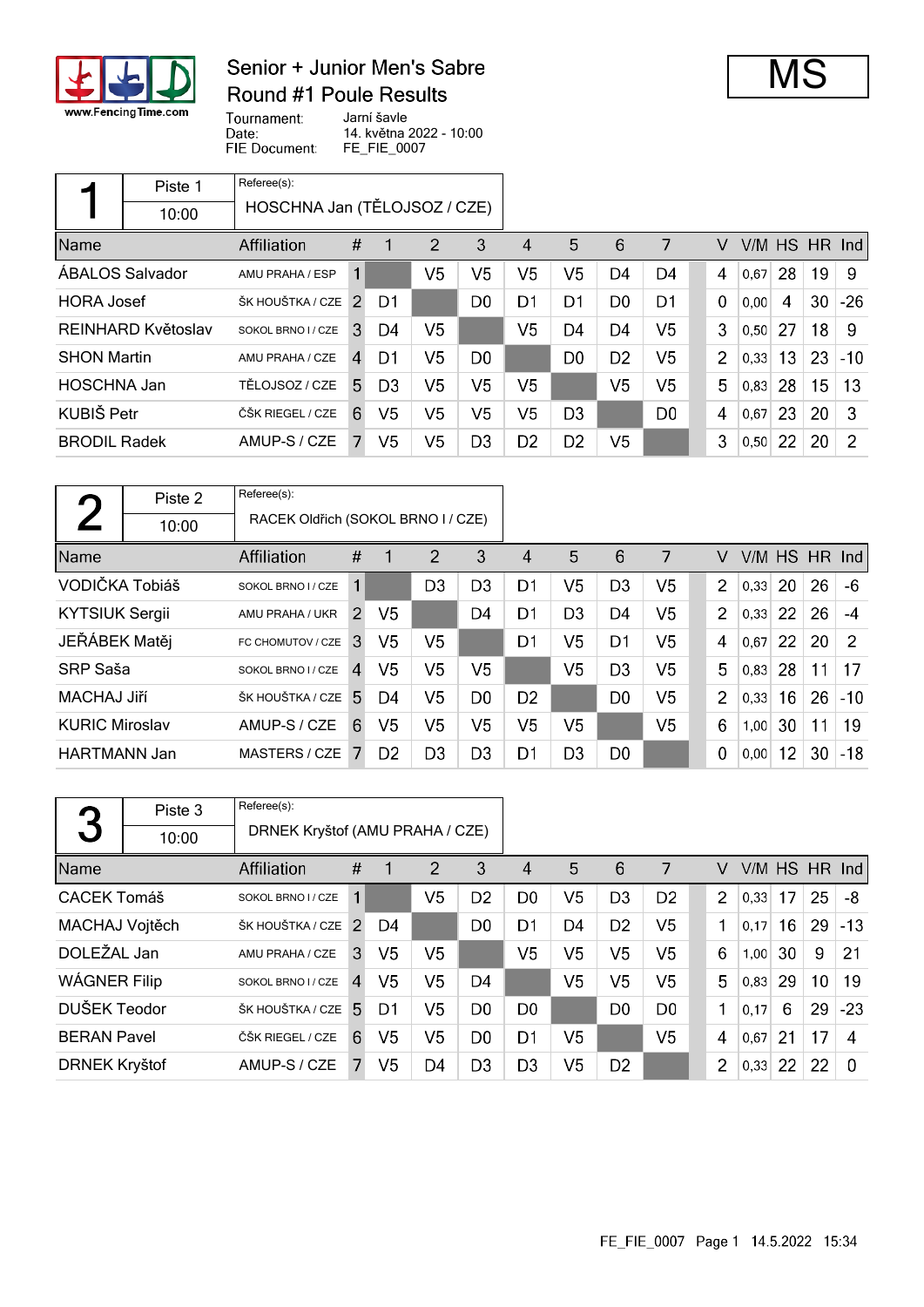|                      | Piste 4<br>10:00 | Referee(s):<br>CACEK Kryštof (SOKOL BRNO I / CZE) |                        |    |                |                |                        |                |                |                |                |      |    |    |               |
|----------------------|------------------|---------------------------------------------------|------------------------|----|----------------|----------------|------------------------|----------------|----------------|----------------|----------------|------|----|----|---------------|
| Name                 |                  | Affiliation                                       | #                      |    | 2              | 3              | $\boldsymbol{\Lambda}$ | 5              | 6              | 7              | V              |      |    |    | V/M HS HR Ind |
|                      | POSTULKA Zdeněk  | ŠK HOUŠTKA / CZE                                  | 1                      |    | D1             | D <sub>1</sub> | D1                     | D <sub>0</sub> | V <sub>5</sub> | D <sub>2</sub> | 1              | 0,17 | 10 | 29 | $-19$         |
| <b>PLOTKIN Artem</b> |                  | MASTERS / RUS 2                                   |                        | V5 |                | D <sub>3</sub> | D4                     | D <sub>1</sub> | V <sub>5</sub> | V5             | 3              | 0.50 | 23 | 18 | 5             |
| DYRŠMÍD David        |                  | FC CHOMUTOV / CZE                                 | <sup>3</sup>           | V5 | V5             |                | D <sub>0</sub>         | D <sub>3</sub> | V <sub>5</sub> | V5             | 4              | 0.67 | 23 | 17 | 6             |
| <b>KRÁL Lumír</b>    |                  | ŠK HOUŠTKA / CZE                                  | $\boldsymbol{\Lambda}$ | V5 | V5             | V5             |                        | V5             | V <sub>5</sub> | V5             | 6              | 1,00 | 30 | 9  | 21            |
| CACEK Šimon          |                  | SOKOL BRNO I / CZE                                | 5.                     | V5 | V <sub>5</sub> | V5             | D <sub>2</sub>         |                | V5             | V <sub>5</sub> | 5              | 0.83 | 27 | 11 | 16            |
| <b>PLATIL Patrik</b> |                  | AMUP-S / CZE                                      | 6                      | D4 | D1             | D1             | D1                     | D1             |                | D <sub>3</sub> | $\mathbf 0$    | 0.00 | 11 | 30 | $-19$         |
|                      | DOLEŽAL Bohuslav | AMU PRAHA / CZE                                   | 7.                     | V5 | D1             | D <sub>2</sub> | D1                     | D1             | V <sub>5</sub> |                | $\overline{2}$ | 0,33 | 15 | 25 | $-10$         |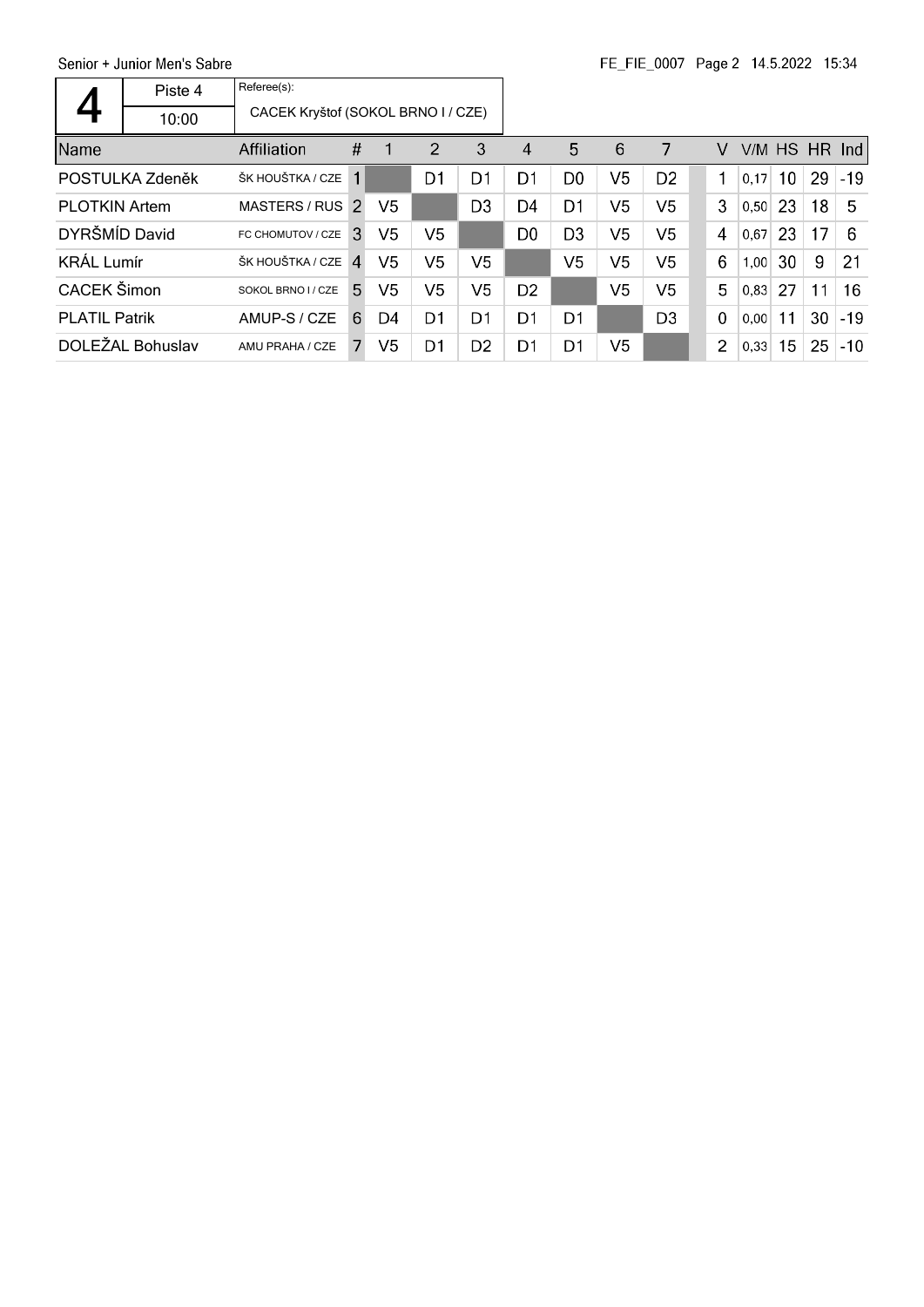

## Senior + Junior Men's Sabre Seeding for Round #2 - Repechage from 32



Tournament:<br>Date:<br>FIE Document:

Jarní šavle 14. května 2022 - 10:00 FE\_FIE\_0008

| Seed            | Name                  | Club                | Country    | V                  | V/M               | HS              | HR              | Ind   | <b>Notes</b> |
|-----------------|-----------------------|---------------------|------------|--------------------|-------------------|-----------------|-----------------|-------|--------------|
| 1T              | DOLEŽAL Jan           | <b>AMU PRAHA</b>    | <b>CZE</b> | 6                  | 1,00              | $\overline{30}$ | 9               | $+21$ | Advanced     |
| 1T              | <b>KRAL Lumír</b>     | ŠK HOUŠTKA          | <b>CZE</b> | 6                  | 1,00              | 30              | $\overline{9}$  | $+21$ | Advanced     |
| $\overline{3}$  | <b>KURIC Miroslav</b> | AMUP-S              | <b>CZE</b> | 6                  | 1,00              | 30              | $\overline{11}$ | $+19$ | Advanced     |
| $\overline{4}$  | <b>WÁGNER Filip</b>   | <b>SOKOL BRNO I</b> | <b>CZE</b> | 5                  | 0,83              | 29              | 10              | $+19$ | Advanced     |
| $\overline{5}$  | SRP Saša              | SOKOL BRNO I        | <b>CZE</b> | $\overline{5}$     | 0,83              | 28              | $\overline{11}$ | $+17$ | Advanced     |
| $\overline{6}$  | <b>CACEK Šimon</b>    | <b>SOKOL BRNO I</b> | <b>CZE</b> | 5                  | 0,83              | $\overline{27}$ | 11              | $+16$ | Advanced     |
| 7               | <b>HOSCHNA Jan</b>    | TÉLOJSOZ            | CZE        | 5                  | 0,83              | 28              | $\overline{15}$ | $+13$ | Advanced     |
| $\overline{8}$  | ÁBALOS Salvador       | <b>AMU PRAHA</b>    | <b>ESP</b> | $\overline{4}$     | 0,67              | 28              | 19              | $+9$  | Advanced     |
| 9               | DYRŠMÍD David         | <b>FC CHOMUTOV</b>  | <b>CZE</b> | $\overline{\bf 4}$ | 0,67              | 23              | $\overline{17}$ | $+6$  | Advanced     |
| $\overline{10}$ | <b>BERAN Pavel</b>    | ČŠK RIEGEL          | <b>CZE</b> | $\overline{4}$     | 0,67              | $\overline{21}$ | $\overline{17}$ | $+4$  | Advanced     |
| $\overline{11}$ | KUBIŠ Petr            | ČŠK RIEGEL          | <b>CZE</b> | $\overline{4}$     | 0,67              | 23              | 20              | $+3$  | Advanced     |
| $\overline{12}$ | JEŘÁBEK Matěj         | <b>FC CHOMUTOV</b>  | <b>CZE</b> | $\overline{\bf 4}$ | 0,67              | $\overline{22}$ | 20              | $+2$  | Advanced     |
| $\overline{13}$ | REINHARD Květoslav    | SOKOL BRNO I        | <b>CZE</b> | 3                  | 0, 50             | 27              | $\overline{18}$ | $+9$  | Advanced     |
| 14              | <b>PLOTKIN Artem</b>  | <b>MASTERS</b>      | <b>RUS</b> | 3                  | 0,50              | 23              | $\overline{18}$ | $+5$  | Advanced     |
| $\overline{15}$ | <b>BRODIL Radek</b>   | AMUP-S              | <b>CZE</b> | $\overline{3}$     | 0,50              | $\overline{22}$ | 20              | $+2$  | Advanced     |
| $\overline{16}$ | <b>DRNEK Kryštof</b>  | AMUP-S              | <b>CZE</b> | $\overline{2}$     | 0,33              | $\overline{22}$ | 22              | 0     | Advanced     |
| $\overline{17}$ | <b>KYTSIUK Sergii</b> | <b>AMU PRAHA</b>    | <b>UKR</b> | $\overline{2}$     | 0,33              | $\overline{22}$ | 26              | $-4$  | Advanced     |
| $\overline{18}$ | VODIČKA Tobiáš        | <b>SOKOL BRNO I</b> | <b>CZE</b> | $\overline{2}$     | 0,33              | $\overline{20}$ | 26              | $-6$  | Advanced     |
| $\overline{19}$ | CACEK Tomáš           | <b>SOKOL BRNO I</b> | CZE        | $\overline{2}$     | 0,33              | $\overline{17}$ | 25              | -8    | Advanced     |
| 20              | <b>MACHAJ Jiří</b>    | ŠK HOUŠTKA          | <b>CZE</b> | $\overline{2}$     | 0,33              | $\overline{16}$ | 26              | $-10$ | Advanced     |
| $\overline{21}$ | DOLEŽAL Bohuslav      | <b>AMU PRAHA</b>    | <b>CZE</b> | $\overline{2}$     | 0,33              | 15              | 25              | -10   | Advanced     |
| 22              | <b>SHON Martin</b>    | <b>AMU PRAHA</b>    | CZE        | $\overline{2}$     | $\overline{0,33}$ | $\overline{13}$ | 23              | $-10$ | Advanced     |
| 23              | MACHAJ Vojtěch        | ŠK HOUŠTKA          | <b>CZE</b> | 1                  | 0,17              | 16              | 29              | $-13$ | Advanced     |
| $\overline{24}$ | POSTULKA Zdeněk       | ŠK HOUŠTKA          | CZE        |                    | 0.17              | 10              | 29              | -19   | Advanced     |
| 25              | DUŠEK Teodor          | ŠK HOUŠTKA          | <b>CZE</b> |                    | $\overline{0,17}$ | $\overline{6}$  | 29              | $-23$ | Advanced     |
| 26              | HARTMANN Jan          | <b>MASTERS</b>      | <b>CZE</b> | 10                 | 0.00              | $\overline{12}$ | $\overline{30}$ | $-18$ | Advanced     |
| $\overline{27}$ | <b>PLATIL Patrik</b>  | AMUP-S              | <b>CZE</b> | 10                 | 0,00              | $\overline{11}$ | $\overline{30}$ | -19   | Advanced     |
| 28              | <b>HORA Josef</b>     | ŠK HOUŠTKA          | <b>CZE</b> | $\overline{0}$     | $\overline{0,00}$ | $\overline{4}$  | 30              | $-26$ | Advanced     |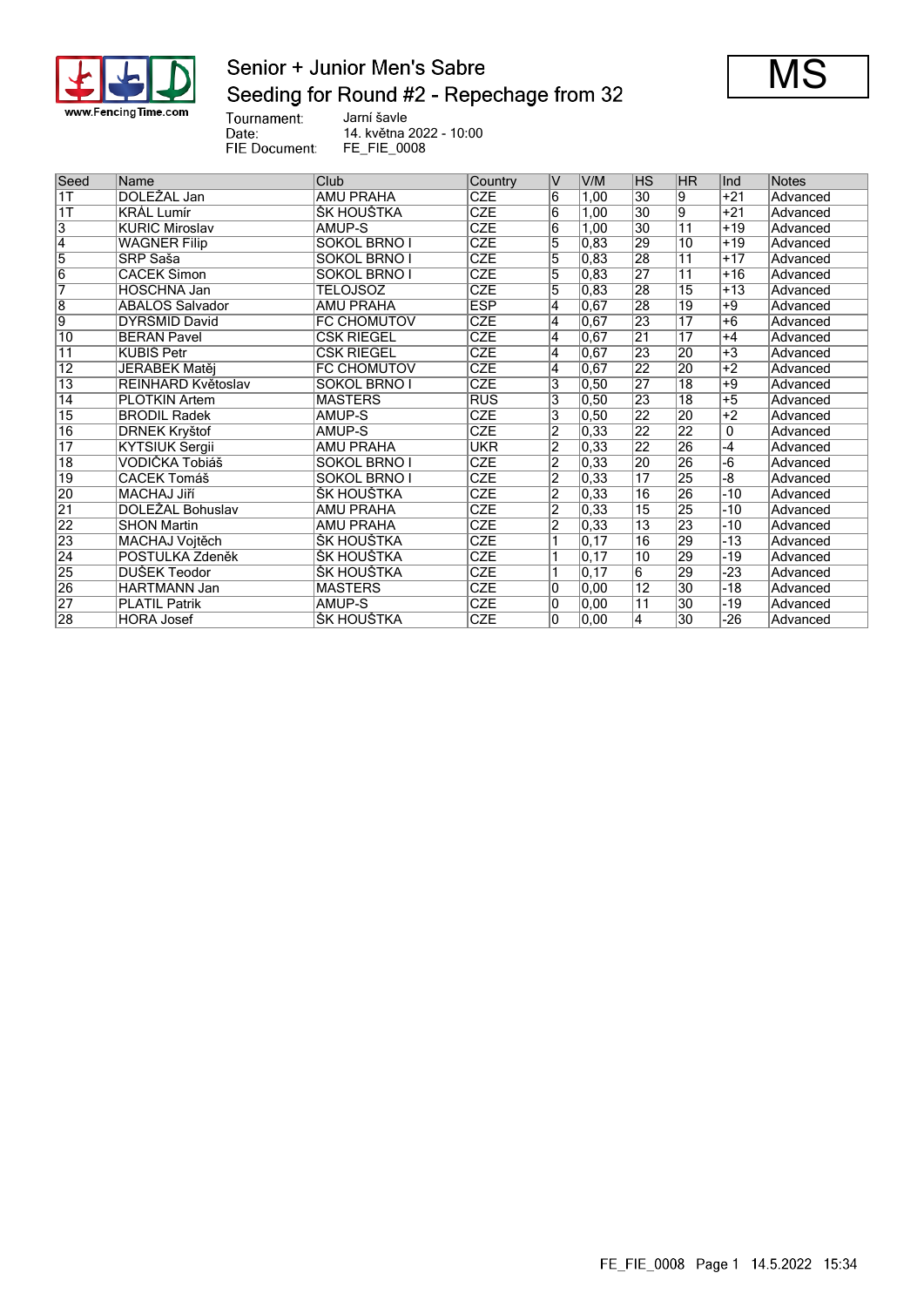

MS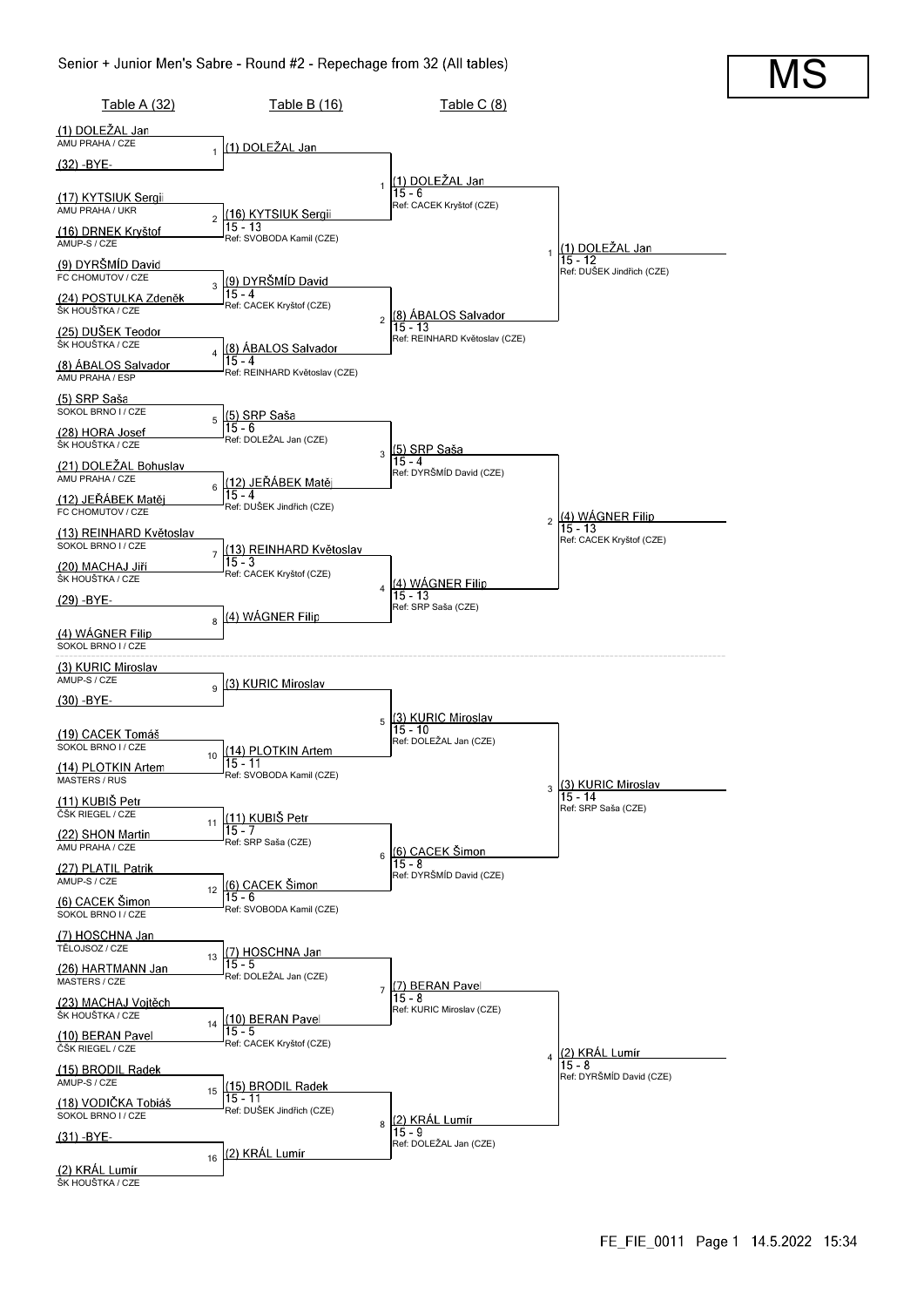# MS

#### Table D (16)

| $(32) - BYE -$                              |                                                 |
|---------------------------------------------|-------------------------------------------------|
|                                             | (17) DRNEK Kryštof<br>1                         |
| (17) DRNEK Kryštof<br>AMUP-S / CZE          |                                                 |
| (24) POSTULKA Zdeněk<br>ŠK HOUŠTKA / CZE    | (24) DUŠEK Teodor<br>$\overline{2}$             |
| (25) DUŠEK Teodor<br>ŠK HOUŠTKA / CZE       | Ref: SVOBODA Kamil (CZE)                        |
| (28) HORA Josef<br>ŠK HOUŠTKA / CZE         | (21) HORA Josef<br>3                            |
| (21) DOLEŽAL Bohuslav<br>AMU PRAHA / CZE    | $15 - 14$<br>Ref: CACEK Kryštof (CZE)           |
| (20) MACHAJ Jiří<br>ŠK HOUŠTKA / CZE        | (20) MACHAJ Jiří<br>4                           |
| (29) -BYE-<br>$(30)$ -BYE-                  |                                                 |
| (19) CACEK Tomáš                            | (19) CACEK Tomáš<br>5                           |
| SOKOL BRNO I / CZE<br>(22) SHON Martin      |                                                 |
| AMU PRAHA / CZE<br>(27) PLATIL Patrik       | <u> (22) SHON Martin</u><br> 15 - 14<br>6       |
| AMUP-S / CZE<br>(26) HARTMANN Jan           | Ref: DUŠEK Jindřich (CZE)                       |
| <b>MASTERS / CZE</b><br>(23) MACHAJ Vojtěch | (23) HARTMANN Jan<br>$\overline{7}$<br>$15 - 6$ |
| ŠK HOUŠTKA / CZE<br>(18) VODIČKA Tobiáš     | Ref: CACEK Kryštof (CZE)                        |
| SOKOL BRNO I / CZE                          | (18) VODIČKA Tobiáš<br>R                        |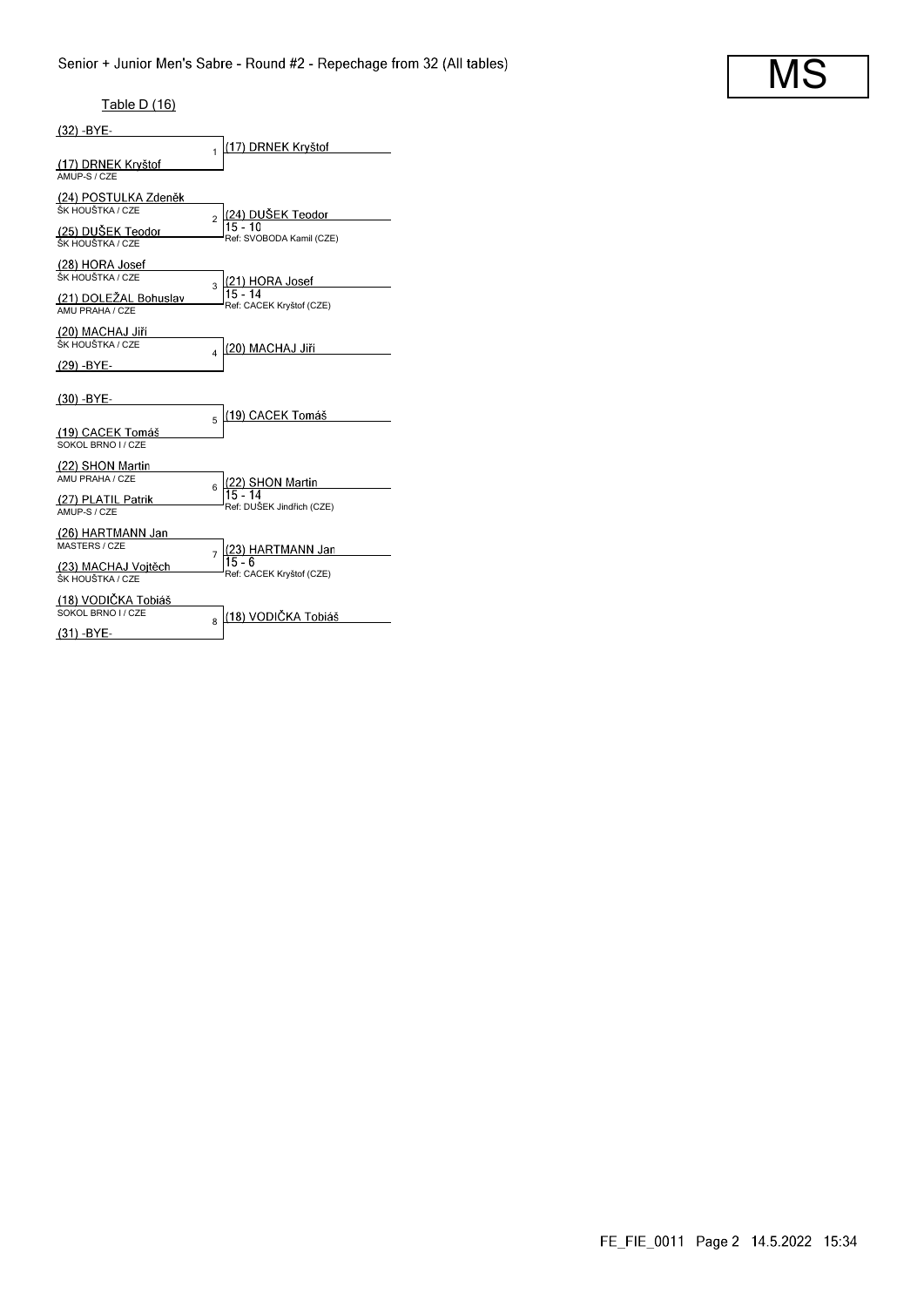| Table E (16)                                  | Table F (8)                                             |                                            |
|-----------------------------------------------|---------------------------------------------------------|--------------------------------------------|
| (9) HOSCHNA Jan                               |                                                         |                                            |
| TĚLOJSOZ / CZE                                | (9) HOSCHNA Jan                                         |                                            |
| (24) HORA Josef<br>ŠK HOUŠTKA / CZE           | 15 - 7<br>Ref: SVOBODA Kamil (CZE)                      | (9) HOSCHNA Jan<br>1                       |
| (17) VODIČKA Tobiáš<br>SOKOL BRNO I / CZE     | (16) KYTSIUK Sergii<br>$\overline{a}$                   | $15 - 14$<br>Ref: SRP Saša (CZE)           |
| (16) KYTSIUK Sergii<br>AMU PRAHA / UKR        | $15 - 12$<br>Ref: DUSEK Jindřich (CZE)                  |                                            |
| (13) REINHARD Květoslav<br>SOKOL BRNO I / CZE | (13) REINHARD Květoslav<br>$\mathbf{R}$                 |                                            |
| (20) CACEK Tomáš<br>SOKOL BRNO I / CZE        | $15 - 6$<br>Ref: JEŘÁBEK Matěj (CZE)                    | (12) REINHARD Květoslav<br>$\overline{2}$  |
| (21) SHON Martin<br>AMU PRAHA / CZE           | (12) JEŘÁBEK Matěj<br>$\overline{4}$                    | $15 - 14$<br>Ref: SVOBODA Kamil (CZE)      |
| (12) JEŘÁBEK Matěj<br>FC CHOMUTOV / CZE       | Ref: REINHARD Květoslav (CZE)                           |                                            |
| (11) KUBIŠ Petr                               |                                                         |                                            |
| ČŠK RIEGEL / CZE                              | <u>(11) KUBIŠ Petr</u><br>5<br>$15 - 4$                 |                                            |
| (22) DUŠEK Teodor<br>ŠK HOUŠTKA / CZE         | Ref: KURIC Miroslav (CZE)                               | <u>(11) KUBIŠ Petr</u><br>3                |
| (19) MACHAJ Jiří<br>ŠK HOUŠTKA / CZE          | (14) PLOTKIN Artem                                      | $15 - 11$<br>Ref: REINHARD Květoslav (CZE) |
| (14) PLOTKIN Artem<br><b>MASTERS / RUS</b>    | 6<br>15 - 9<br>Ref: CACEK Kryštof (CZE)                 |                                            |
| (15) BRODIL Radek<br>AMUP-S / CZE             | (15) BRODIL Radek                                       |                                            |
| (18) DRNEK Kryštof<br>AMUP-S / CZE            | $\overline{7}$<br>$15 - 7$<br>Ref: KURIC Miroslav (CZE) | (10) DYRŠMÍD David                         |
| (23) HARTMANN Jan<br><b>MASTERS / CZE</b>     | (10) DYRŠMÍD David<br>8                                 | $\overline{4}$<br>Ref: CACEK Kryštof (CZE) |
| (10) DYRŠMÍD David<br>FC CHOMUTOV / CZE       | 15 - 4<br>Ref: BRODIL Radek (CZE)                       |                                            |

### Table G (8)

| (5) SRP Saša            |   |                                             |
|-------------------------|---|---------------------------------------------|
| SOKOL BRNO I / CZE      |   | (5) SRP Saša                                |
| (12) KUBIŠ Petr         |   | $15 - 7$<br>Ref: KURIC Miroslav (CZE)       |
| ČŠK RIEGEL / CZE        |   |                                             |
| (9) DYRŠMÍD David       |   |                                             |
| FC CHOMUTOV / CZE       |   | (8) DYRŠMÍD David                           |
| (8) BERAN Pavel         |   | $\frac{1}{15}$ 13<br>Ref: DOLEŽAL Jan (CZE) |
| ČŠK RIEGEL / CZE        |   |                                             |
| (7) ABALOS Salvador     |   |                                             |
| AMU PRAHA / ESP         | R | 7) ÁBALOS Salvador                          |
| (10) HOSCHNA Jan        |   | $15 - 12$                                   |
| TĚLOJSOZ / CZE          |   | Ref: SVOBODA Kamil (CZE)                    |
| (11) REINHARD Květoslav |   |                                             |
| SOKOL BRNO I / CZE      |   | (6) REINHARD Květoslav                      |
| (6) CACEK Šimon         |   | $15 - 13$                                   |
| SOKOL BRNO I / CZE      |   | Ref: DUŠEK Jindřich (CZE)                   |

MS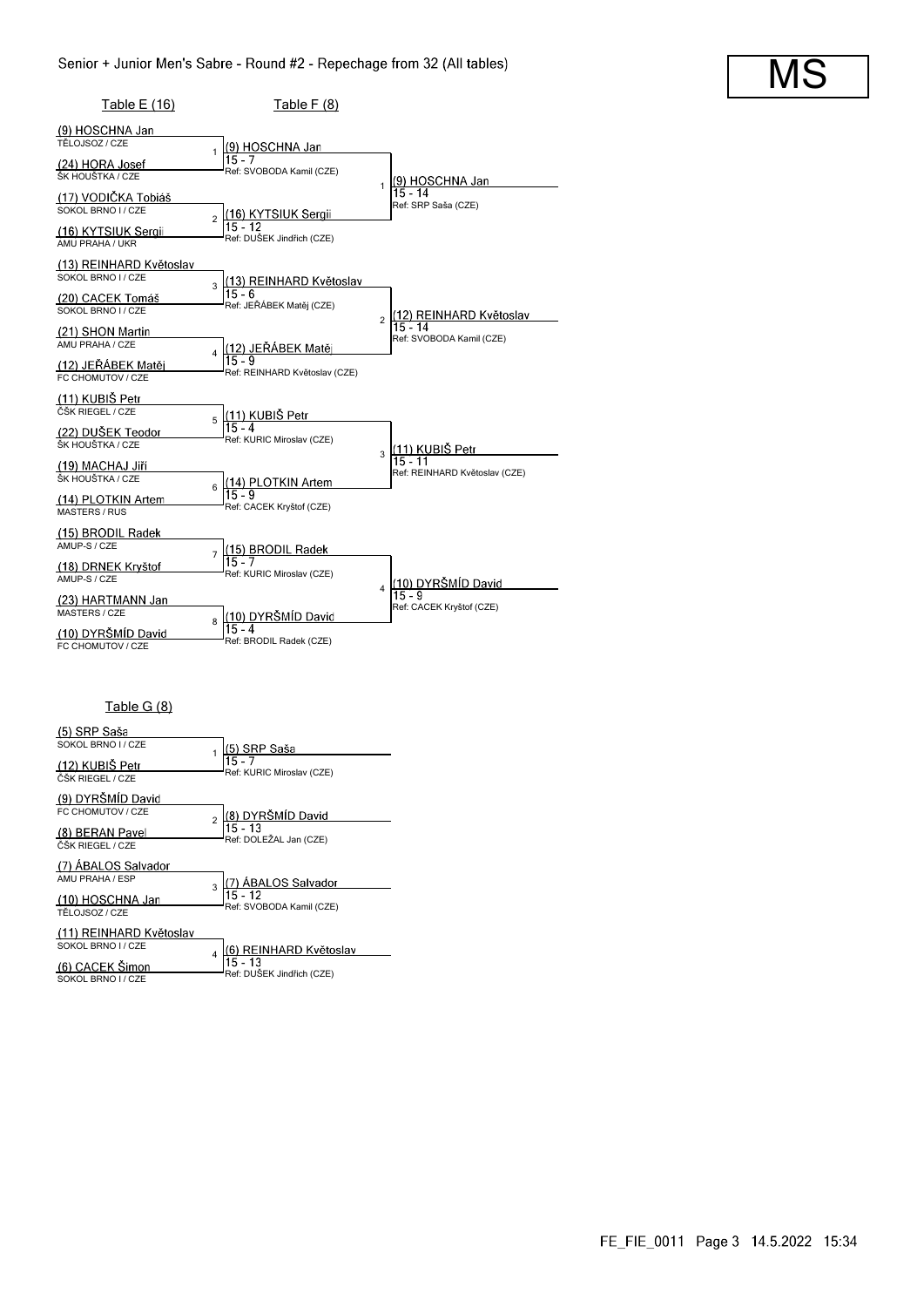

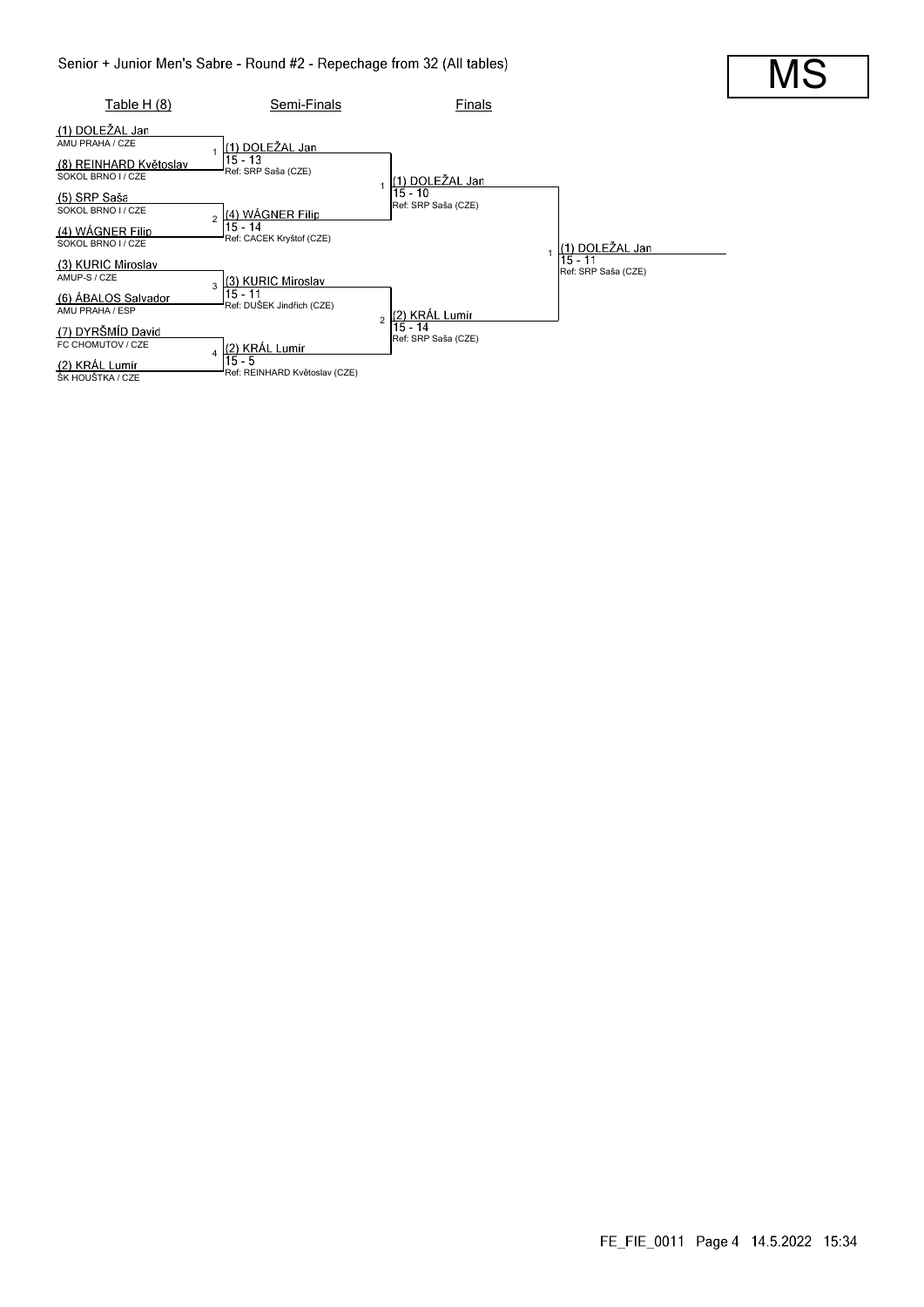

## Senior + Junior Men's Sabre **Final Ranking**



Tournament:<br>
Date:<br>
FIE Document: Jarní šavle 14. května 2022 - 10:00 FE\_FIE\_0012

| Place           | Name                  | <b>Clubs</b>        | Country    | Birthdate |
|-----------------|-----------------------|---------------------|------------|-----------|
| 1               | DOLEŽAL Jan           | <b>AMU PRAHA</b>    | <b>CZE</b> | 1.1.1986  |
| $\overline{2}$  | <b>KRAL Lumír</b>     | ŠK HOUŠTKA          | <b>CZE</b> | 1.1.2007  |
| 3T              | <b>KURIC Miroslav</b> | AMUP-S              | <b>CZE</b> | 1.1.1982  |
| $\overline{3T}$ | <b>WAGNER Filip</b>   | <b>SOKOL BRNO I</b> | <b>CZE</b> | 1.1.2005  |
| $\overline{5}$  | SRP Saša              | SOKOL BRNO I        | <b>CZE</b> | 1.1.1996  |
| $\overline{6}$  | ÁBALOS Salvador       | <b>AMU PRAHA</b>    | <b>ESP</b> | 1.1.1996  |
| 7               | DYRSMID David         | FC CHOMUTOV         | <b>CZE</b> | 1.1.1996  |
| $\overline{8}$  | REINHARD Květoslav    | <b>SOKOL BRNO I</b> | <b>CZE</b> | 1.1.2001  |
| $\overline{9}$  | <b>CACEK Šimon</b>    | <b>SOKOL BRNO I</b> | <b>CZE</b> | 1.1.2007  |
| 10              | <b>HOSCHNA Jan</b>    | <b>TÉLOJSOZ</b>     | <b>CZE</b> | 11.7.1977 |
| 11              | <b>BERAN Pavel</b>    | ČŠK RIEGEL          | <b>CZE</b> | 1.1.1984  |
| $\overline{12}$ | KUBIŠ Petr            | ČŠK RIEGEL          | <b>CZE</b> | 1.1.1982  |
| $\overline{13}$ | JEŘÁBEK Matěj         | <b>FC CHOMUTOV</b>  | <b>CZE</b> | 1.1.2004  |
| $\overline{14}$ | <b>PLOTKIN Artem</b>  | <b>MASTERS</b>      | <b>RUS</b> | 14.9.2001 |
| $\overline{15}$ | <b>BRODIL Radek</b>   | AMUP-S              | <b>CZE</b> | 29.4.1991 |
| 16              | <b>KYTSIUK Sergii</b> | <b>AMU PRAHA</b>    | <b>UKR</b> | 1.1.1981  |
| $\overline{17}$ | <b>DRNEK Kryštof</b>  | AMUP-S              | <b>CZE</b> | 24.2.1985 |
| $\overline{18}$ | VODIČKA Tobiáš        | <b>SOKOL BRNO I</b> | <b>CZE</b> | 1.1.2002  |
| $\overline{19}$ | <b>CACEK Tomáš</b>    | <b>SOKOL BRNO I</b> | <b>CZE</b> | 1.1.2006  |
| 20              | <b>MACHAJ Jiří</b>    | ŠK HOUŠTKA          | <b>CZE</b> | 1.7.2009  |
| $\overline{21}$ | <b>SHON Martin</b>    | <b>AMU PRAHA</b>    | <b>CZE</b> | 1.1.1999  |
| 22              | DUŠEK Teodor          | ŠK HOUŠTKA          | <b>CZE</b> | 1.1.2006  |
| 23              | <b>HARTMANN Jan</b>   | <b>MASTERS</b>      | <b>CZE</b> | 1.12.1998 |
| $\overline{24}$ | <b>HORA Josef</b>     | ŠK HOUŠTKA          | <b>CZE</b> | 17.3.1975 |
| 25              | DOLEZAL Bohuslav      | AMU PRAHA           | <b>CZE</b> | 1.1.1952  |
| 26              | MACHAJ Vojtěch        | ŠK HOUŠTKA          | <b>CZE</b> | 1.7.2009  |
| $\overline{27}$ | POSTULKA Zdeněk       | ŠK HOUŠTKA          | <b>CZE</b> | 3.9.2007  |
| 28              | <b>PLATIL Patrik</b>  | AMUP-S              | <b>CZE</b> | 3.8.1998  |